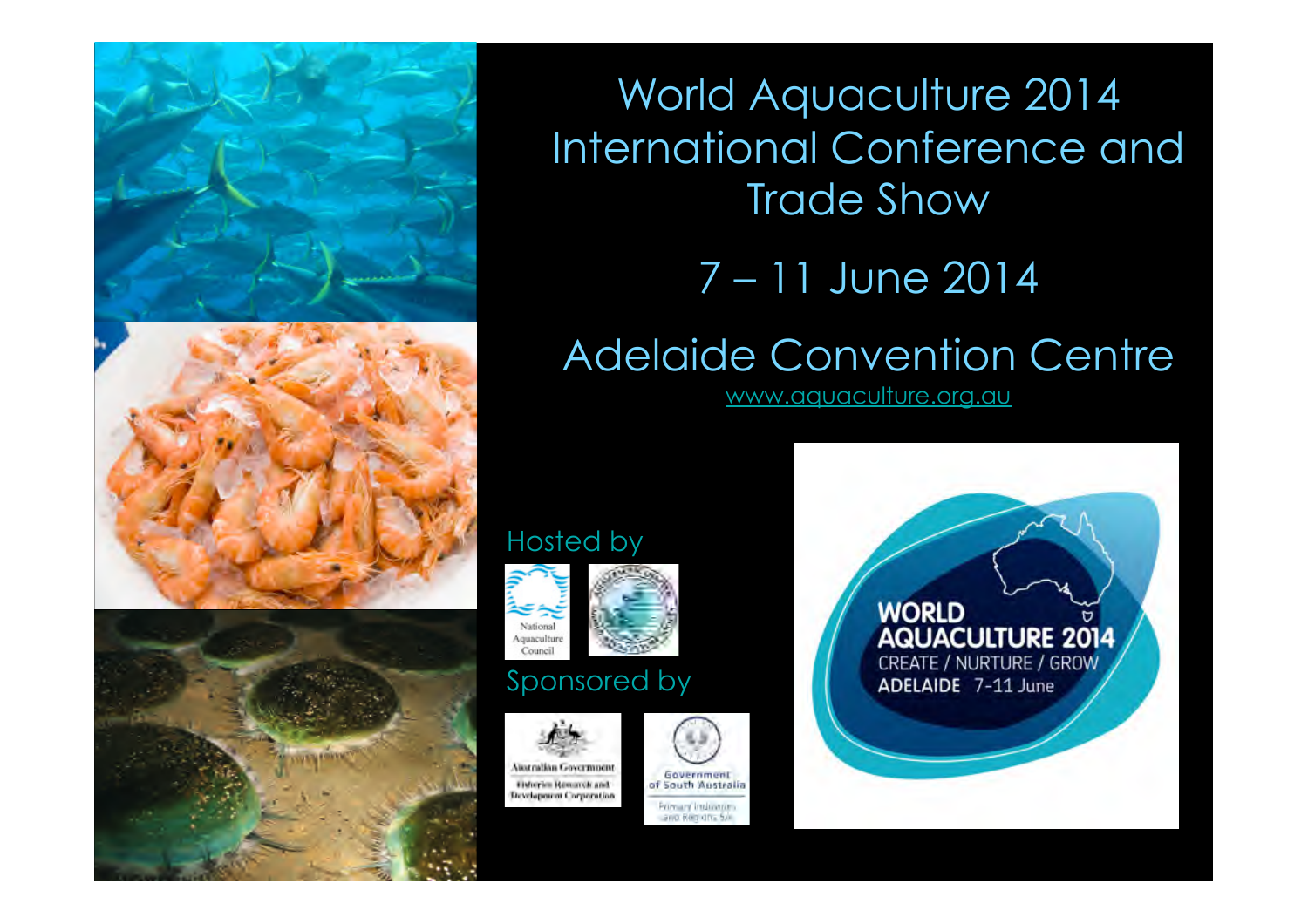## 'Create, Nurture, Grow'

Australia is proud to be hosting World Aquaculture for the first time since 1999. This annual event will incorporate the biennial Australasian Aquaculture Conference and Trade Show and will see several thousand attendees from around the world converge on the city of Adelaide. World Aquaculture will be an opportunity for the international aquaculture community to present their work, exchange ideas and develop a vision for the future of the aquaculture industry as we focus on the theme of 'Create, Nurture, Grow'.



### Attending will enable you to:

•View a large and diverse selection of suppliers to the aquaculture and related industries.

•Enjoy a comprehensive Program, including an impressive line up of speakers from academia, research & industry. •Network at the largest gathering of aquaculture professionals in the Asia Pacific in 2014.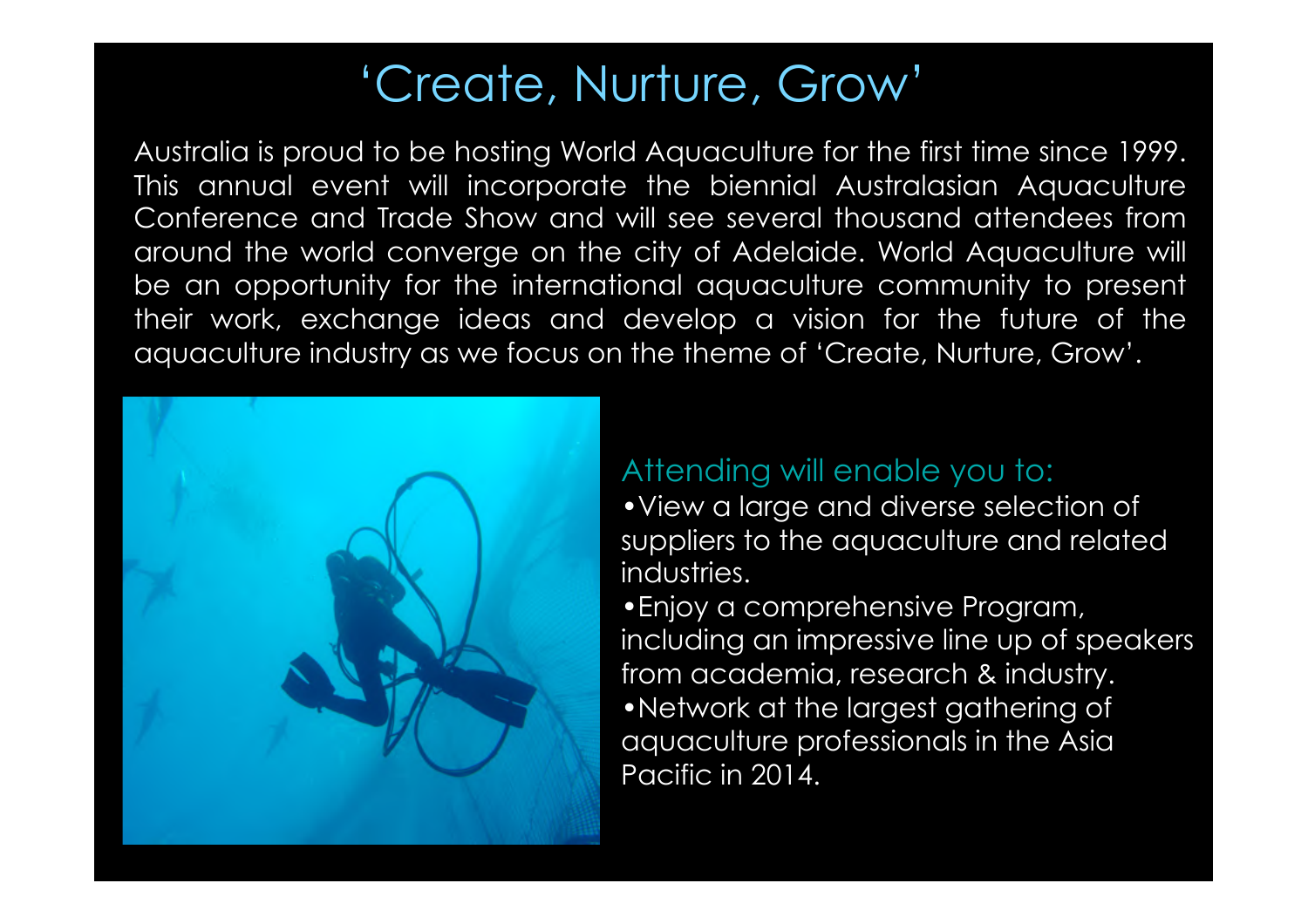#### **Aquaculture in South Australia**

be the world's earliest and world's earliest and world's earliest and world's earliest and world's earliest and

**It has been down that the salmon**, Freshwater Crayfish, Rock **Gundit in Western Victoria flow in Western Victoria flourished through the incremental contracts** Major species produced in South Australia include Pacific Oysters, Tuna, Mussels, Abalone, Snapper, Freshwater Fish,

ingenious method of channeling water flows and systematically water flows and systematically water flows and systematically controlled the channeling water flows and systematically controlled the channeling controlled the

harvesting extensive a year around supply. This could argue a year around supply. This could argue around argu

In recent times, aquaculture in Victoria has been growing over the

past ten years. Aquaculture is managed under the *Fisheries Act* 

development and promotion of an ecological line and promotion of an ecological line and promotion of an ecological

(Victoria) 1995. The Act provides for the management, the management, the management, the management, the management, the management, the management, the management, the management, the management, the management, the mana

South Australia is a State of opportunity, and few sectors demonstrate is impressive, it only tells part of the story. To a large degree, the aquaculture industry has only made use of some of the opportunities offered by the marine environment. Indications are that there is great potential for further growth. South Australia has particular natural this more clearly than the aquaculture industry. While farm advantages as an aquaculture location and we must protect these environmental factors to ensure there is stable and sustainable growth.